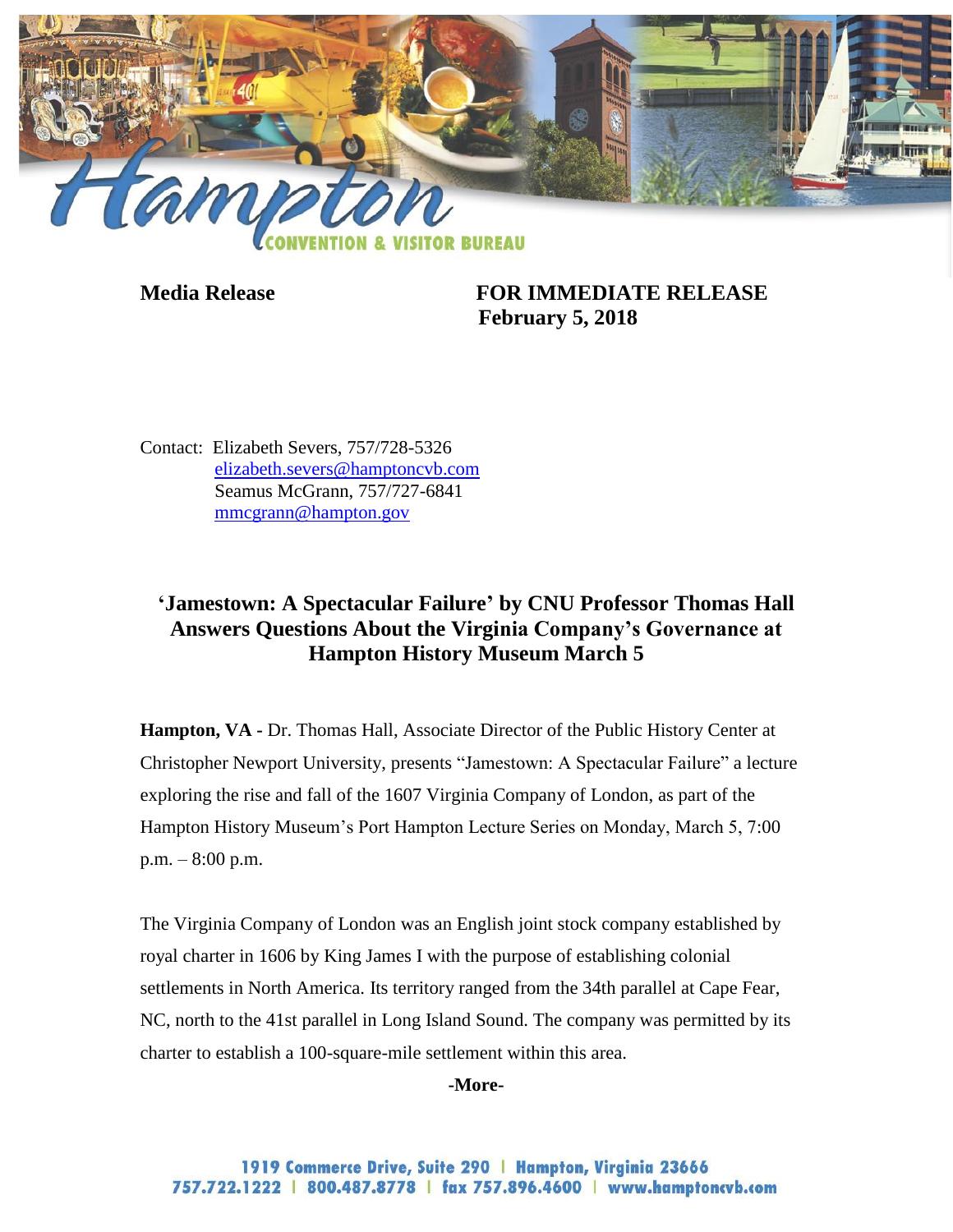## **'Jamestown: A Spectacular Failure' by CNU Professor Thomas Hall Answers Questions About the Virginia Company's Governance at Hampton History Museum March 5- Page 2**

In this lecture, Dr. Hall will answer three intriguing questions concerning the spectacular failure of the Virginia Company of London, which brought to Jamestown in 1607 and thereafter boatloads of settlers--many of whom perished for no good reason.

The first question is why did a royally-chartered company with free reign to exploit the bulk of North America fail so miserably? Second, how did 17th-century English merchants and gentry, united in common cause against Spain, derail any possibility for the firm's success? Third, how did a collapsed company form the basis for the most economically important English colony until well into the 1800s?

Dr. Hall will explore how the governance of the corporation fostered malfeasance. The Company struggled financially, especially with labor shortages in its Virginia colony. Misguided management shipped increasing numbers of colonists to Jamestown that arrived in late summer and early fall. These colonists arrived hungry with no supplies and not enough time to plant crops before winter, resulting in repeated starvations.

This lecture was originally presented at the Yale School of Management Millstein Center for Corporate Performance and Governance. Dr. Hall serves as the Associate Director of the Public History Center at Christopher Newport University, and is also an Associate Professor of Finance and Economics.

### **Dr. Thomas Hall**

Dr. Hall is an Associate Professor of Economics and Finance in the Luter School of Business at Christopher Newport University, where he also serves as the Associate Director of the Public History Center.

**-More-**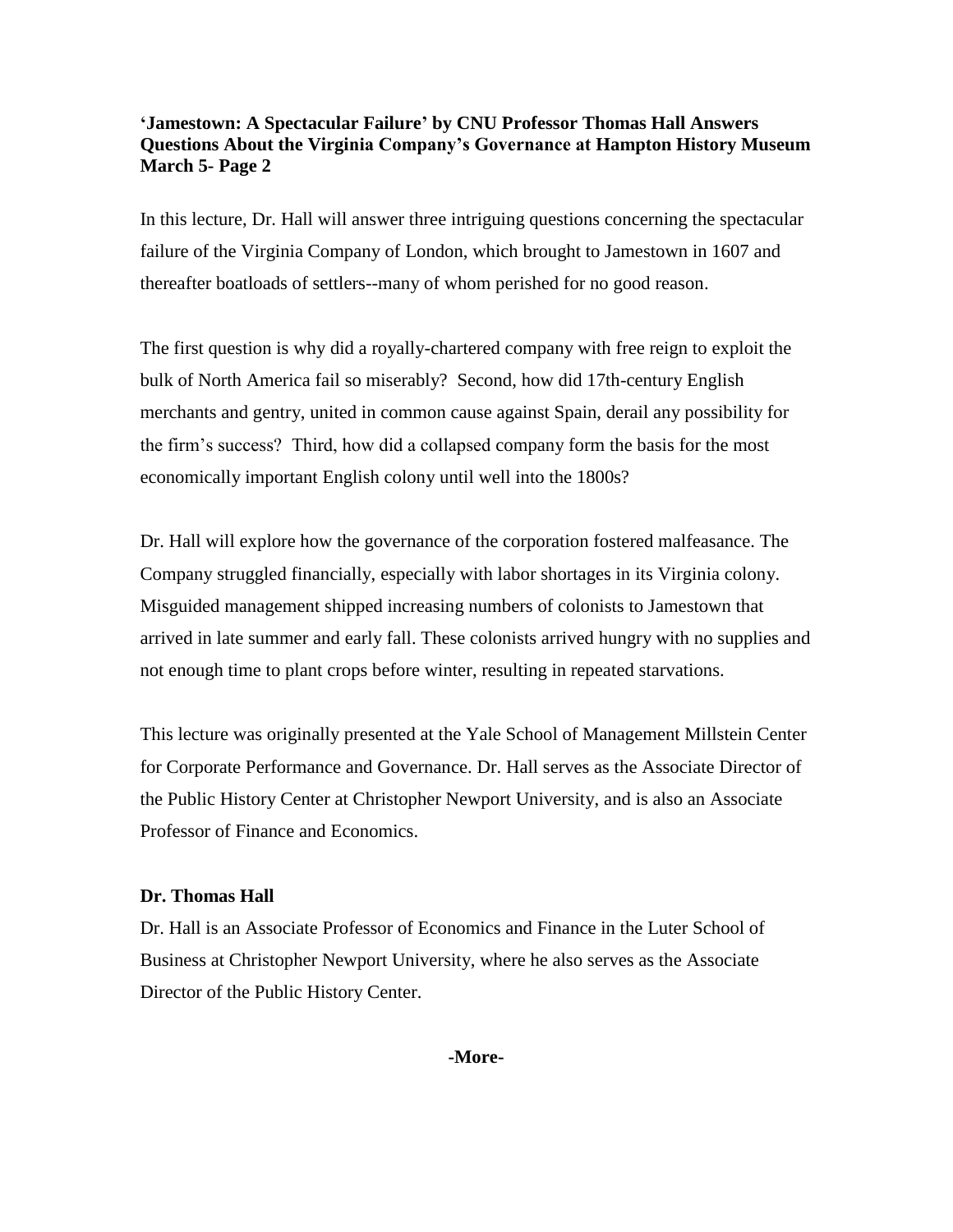## **'Jamestown: A Spectacular Failure' by CNU Professor Thomas Hall Answers Questions About the Virginia Company's Governance at Hampton History Museum March 5- Page 3**

He obtained undergraduate and master's degrees at the Johns Hopkins University, and his doctorate at the University of Southern California.

Dr. Hall has over three decades of work experience in academia, the private sector, and government. He has dozens of publications and has made over 70 presentations at academic and practitioner conferences and meetings. His academic work in finance and economics involves privately-held companies, entrepreneurial finance, and economic history. His private sector experience includes investment banking, management consulting, and data analytics, with a specialization in surveys. Outside of the United States, he has worked in Germany, Sweden, the United Kingdom, and Zimbabwe.

He has received research and implementation grants from the National Endowment for the Arts, the National Park Service, the National Association of Realtors, Dominion Virginia Power, the OECD, and the Mariners' Museum, supporting historical and analytical work for various nonprofit organizations. He has contributed to fostering economic development in Hampton Roads, including consulting assignments with the Virginia Peninsula Chamber of Commerce as well as confidential clients.

Dr. Hall currently serves on the Board of the Virginia Beach Historic Museums Foundation.

Partially bordered by the Hampton Roads harbor and Chesapeake Bay, Hampton, with the 344,000 sq. ft. Hampton Roads Convention Center and the award-winning Hampton Coliseum, is located in the center of Coastal Virginia and the Hampton Roads metropolitan area. Hampton is the site of America's first continuous English-speaking settlement, the site of the first arrival of Africans in English North America, and is home

**-More-**